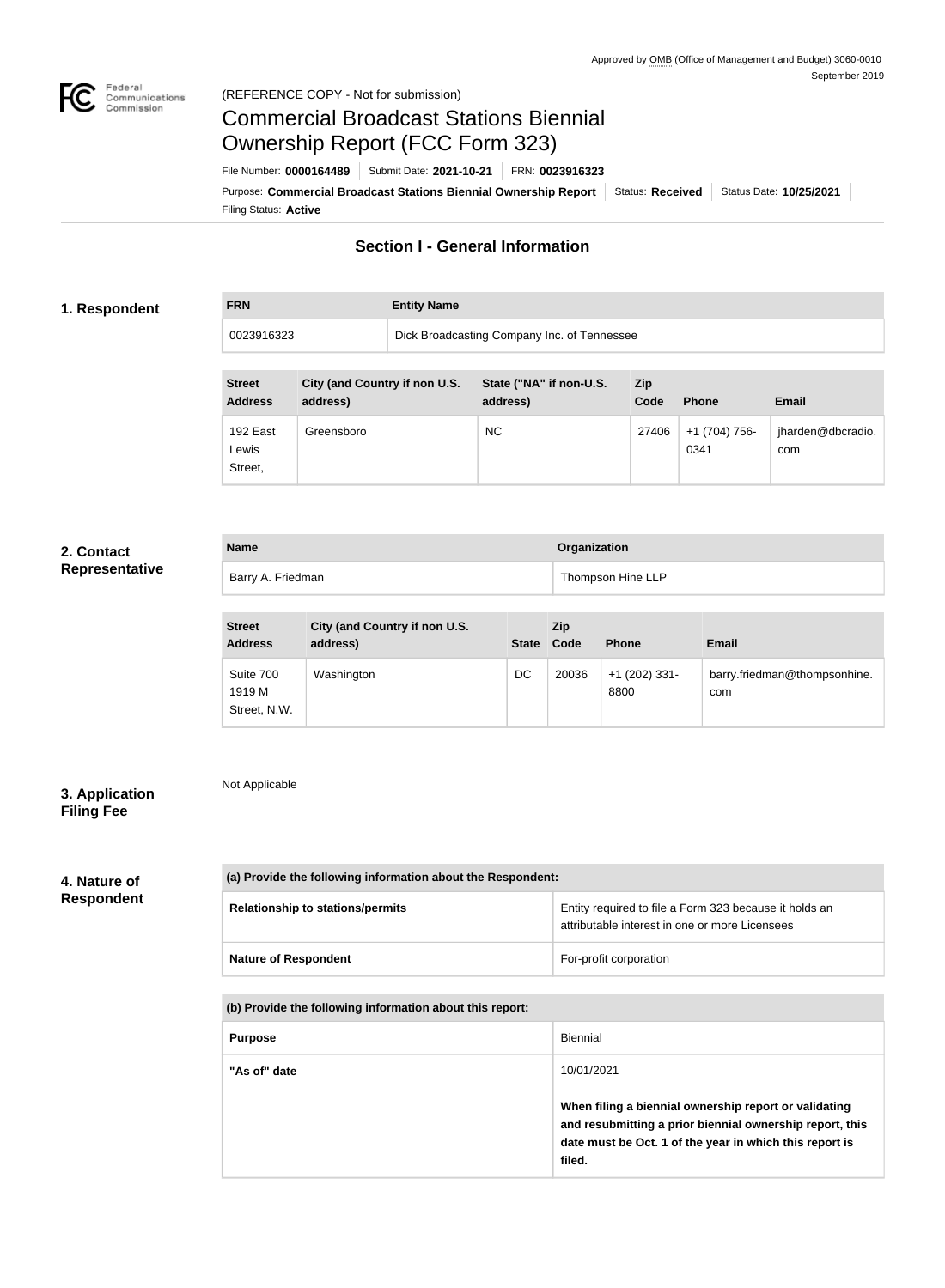**5. Licensee(s) and Station(s)**

**Respondent is filing this report to cover the following Licensee(s) and station(s):**

| Respondent is filling this report to cover the following Licensee(s) and station(s): |                                |                     |              |                |  |
|--------------------------------------------------------------------------------------|--------------------------------|---------------------|--------------|----------------|--|
|                                                                                      | <b>Licensee/Permittee Name</b> |                     |              |                |  |
| Dick Broadcasting Company Inc. of Tennessee                                          |                                |                     | 0023916323   |                |  |
| Fac. ID No.                                                                          | <b>Call Sign</b>               | <b>City</b>         | <b>State</b> | <b>Service</b> |  |
| 13890                                                                                | WKZQ-FM                        | <b>FORESTBROOK</b>  | <b>SC</b>    | <b>FM</b>      |  |
| 16891                                                                                | <b>WKZL</b>                    | WINSTON-SALEM       | NC.          | FM             |  |
| 16892                                                                                | <b>WKRR</b>                    | <b>ASHEBORO</b>     | NC.          | FM             |  |
| 24775                                                                                | <b>WWHK</b>                    | <b>MYRTLE BEACH</b> | <b>SC</b>    | AM             |  |

27265 WMYB MYRTLE BEACH SC FM

28171 WQSL JACKSONVILLE NC FM

28172 WXQR-FM JACKSONVILLE NC FM

36944 WRNS KINSTON NC AM

36947 WYAV MYRTLE BEACH SC FM

36950 WRNS-FM KINSTON NC FM

47883 WQZL BELHAVEN NC FM

53949 WRNN-FM SOCASTEE SC FM

64609 WERO WASHINGTON NC FM

153336 W288DK MYRTLE BEACH SC FX

| <b>Section II - Biennial Ownership Information</b> |  |  |
|----------------------------------------------------|--|--|
|----------------------------------------------------|--|--|

Licensee Respondents that hold authorizations for one or more full power television, AM, and/or FM stations should list all contracts and other instruments set forth in 47 C.F.R. Section 73.3613(a) through (c) for the facility or facilities listed on this report. In addition, attributable Local Marketing Agreements (LMAs) and attributable Joint Sales Agreements (JSAs) must be disclosed by the licensee of the brokering station on its ownership report. If the agreement is an attributable LMA, an attributable JSA, or a network affiliation agreement, check the appropriate box. Otherwise, select "Other." Non-Licensee Respondents, as well as Licensee Respondents that only hold authorizations for Class A television and/or low power television stations, should select "Not Applicable" in response to this question.

Not Applicable.

**2. Ownership Interests**

**1. 47 C.F.R. Section 73.3613** 

**and Other Documents**

> **(a)** Ownership Interests. This Question requires Respondents to enter detailed information about ownership interests by generating a series of subforms. Answer each question on each subform. The first subform listing should be for the Respondent itself. If the Respondent is not a natural person, also list each of the officers, directors, stockholders, non-insulated partners, non-insulated members, and any other persons or entities with a direct attributable interest in the Respondent pursuant to the standards set forth in 47 C.F.R. Section 73.3555. (A "direct" interest is one that is not held through any intervening companies or entities.) List each interest holder with a direct attributable interest in the Respondent separately.

> Leave the percentage of total assets (Equity Debt Plus) field blank for an interest holder unless that interest holder has an attributable interest in the Respondent solely on the basis of the Commission's Equity Debt Plus attribution standard, 47 C.F.R. Section 73.3555, Note 2(i).

In the case of vertical or indirect ownership structures, list only those interests in the Respondent that also represent an attributable interest in the Licensee(s) for which the report is being submitted.

Entities that are part of an organizational structure that includes holding companies or other forms of indirect ownership must file separate ownership reports. In such a structure do not report, or file a separate report for, any interest holder that does not have an attributable interest in the Licensee(s) for which the report is being submitted.

Please see the Instructions for further detail concerning interests that must be reported in response to this question.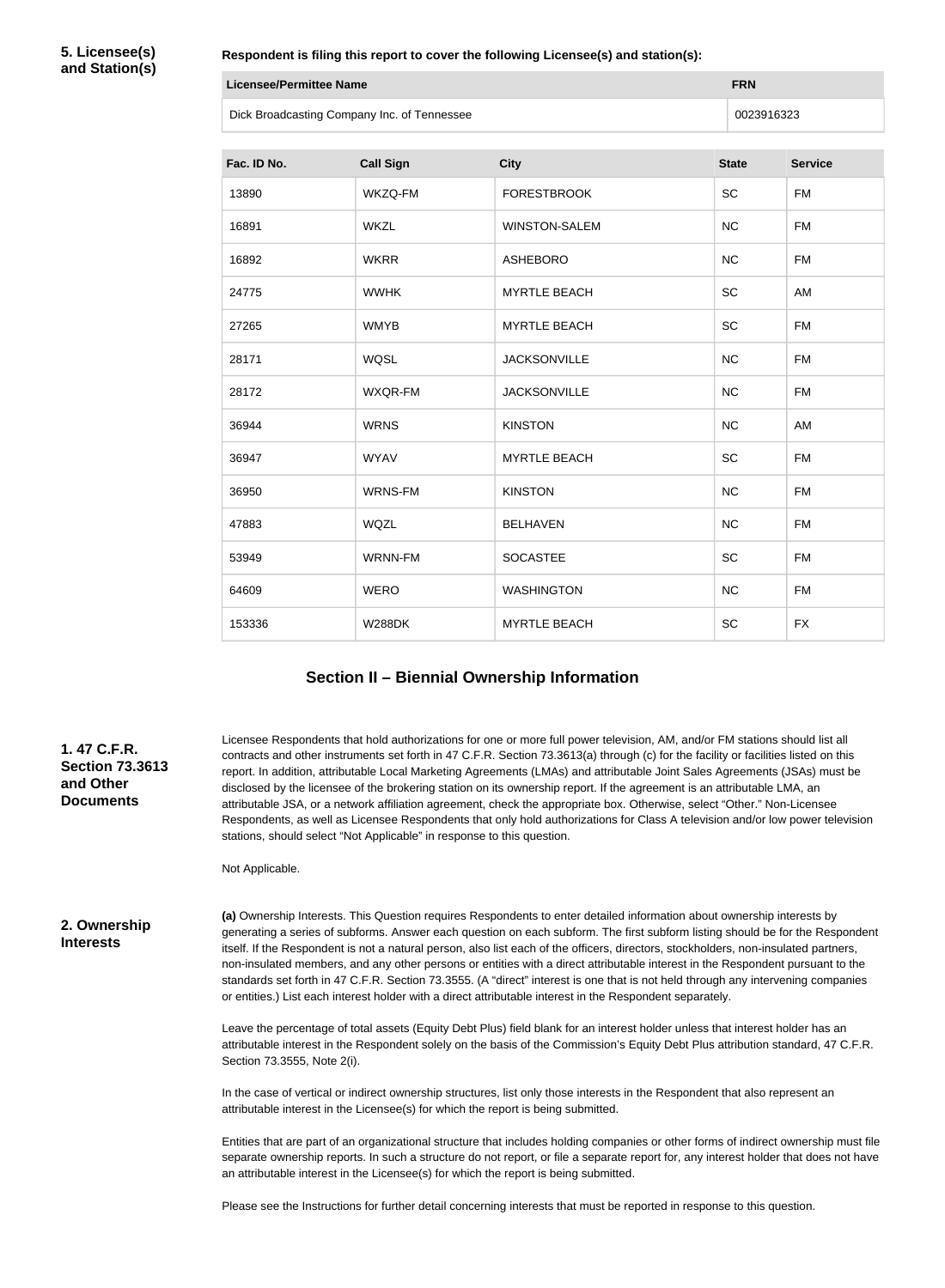The Respondent must provide an FCC Registration Number for each interest holder reported in response to this question. Please see the Instructions for detailed information and guidance concerning this requirement.

| <b>Ownership Information</b>                            |                                                                                      |                        |                            |
|---------------------------------------------------------|--------------------------------------------------------------------------------------|------------------------|----------------------------|
| <b>FRN</b>                                              | 0023916323                                                                           |                        |                            |
| <b>Entity Name</b>                                      | Dick Broadcasting Company Inc. of Tennessee                                          |                        |                            |
| <b>Address</b>                                          | PO Box                                                                               |                        |                            |
|                                                         | Street 1                                                                             | 192 East Lewis Street, |                            |
|                                                         | <b>Street 2</b>                                                                      |                        |                            |
|                                                         | <b>City</b>                                                                          | Greensboro             |                            |
|                                                         | State ("NA" if non-U.S.<br>address)                                                  | <b>NC</b>              |                            |
|                                                         | <b>Zip/Postal Code</b>                                                               | 27406                  |                            |
|                                                         | Country (if non-U.S.<br>address)                                                     | <b>United States</b>   |                            |
| <b>Listing Type</b>                                     | Respondent                                                                           |                        |                            |
| <b>Positional Interests</b><br>(check all that apply)   | Respondent                                                                           |                        |                            |
| <b>Tribal Nation or Tribal</b><br><b>Entity</b>         | Interest holder is not a Tribal nation or Tribal entity                              |                        |                            |
| <b>Interest Percentages</b><br>(enter percentage values | Voting                                                                               | 0.0%                   | <b>Jointly Held?</b><br>No |
| from 0.0 to 100.0)                                      | <b>Equity</b>                                                                        | 0.0%                   |                            |
|                                                         | <b>Total assets (Equity Debt</b><br>Plus)                                            | 0.0%                   |                            |
| that do not appear on this report?                      | Does interest holder have an attributable interest in one or more broadcast stations |                        | No                         |

| <b>FRN</b>                                            | 9990119787                          |                      |
|-------------------------------------------------------|-------------------------------------|----------------------|
| <b>Name</b>                                           | James Allen Dick, Jr.               |                      |
| <b>Address</b>                                        | PO Box                              |                      |
|                                                       | <b>Street 1</b>                     | 192 East Lewis Sreet |
|                                                       | <b>Street 2</b>                     |                      |
|                                                       | <b>City</b>                         | Greensboro           |
|                                                       | State ("NA" if non-U.S.<br>address) | <b>NC</b>            |
|                                                       | <b>Zip/Postal Code</b>              | 27406                |
|                                                       | Country (if non-U.S.<br>address)    | <b>United States</b> |
| <b>Listing Type</b>                                   | Other Interest Holder               |                      |
| <b>Positional Interests</b><br>(check all that apply) | Officer, Stockholder                |                      |
|                                                       |                                     |                      |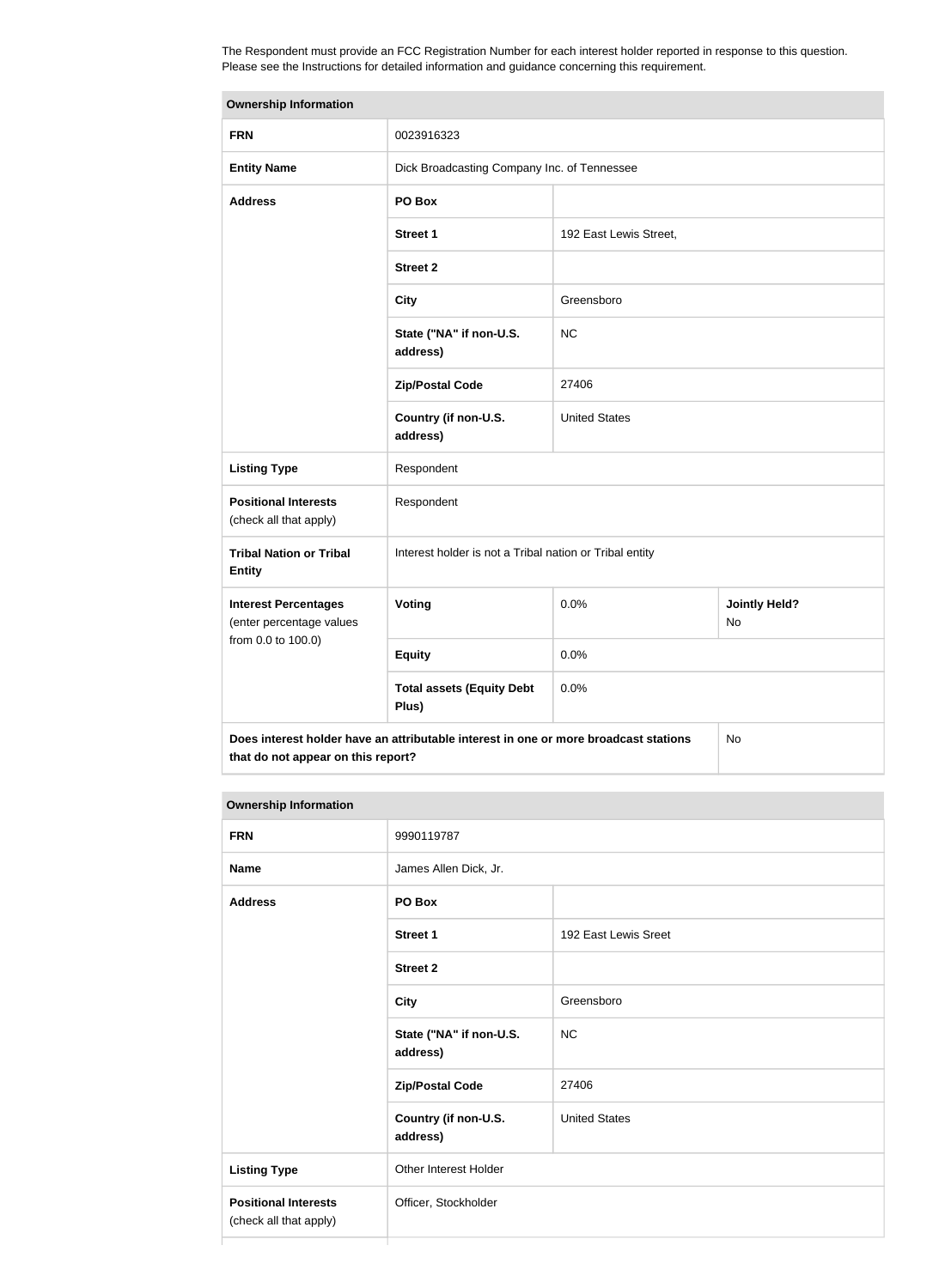| Citizenship, Gender,<br><b>Ethnicity, and Race</b>                                                                         | <b>Citizenship</b>                        | <b>US</b>              |                             |  |
|----------------------------------------------------------------------------------------------------------------------------|-------------------------------------------|------------------------|-----------------------------|--|
| <b>Information (Natural</b><br>Persons Only)                                                                               | Gender                                    | Male                   |                             |  |
|                                                                                                                            | <b>Ethnicity</b>                          | Not Hispanic or Latino |                             |  |
|                                                                                                                            | Race                                      | White                  |                             |  |
| <b>Interest Percentages</b><br>(enter percentage values                                                                    | Voting                                    | 100.0%                 | <b>Jointly Held?</b><br>No. |  |
| from 0.0 to 100.0)                                                                                                         | <b>Equity</b>                             | 67.6%                  |                             |  |
|                                                                                                                            | <b>Total assets (Equity Debt</b><br>Plus) |                        |                             |  |
| Does interest holder have an attributable interest in one or more broadcast stations<br>that do not appear on this report? |                                           |                        | No                          |  |

| <b>Ownership Information</b>                              |                                                                                      |                        |                                   |  |
|-----------------------------------------------------------|--------------------------------------------------------------------------------------|------------------------|-----------------------------------|--|
| <b>FRN</b>                                                | 9990119789                                                                           |                        |                                   |  |
| <b>Name</b>                                               | <b>Richard Harlow</b>                                                                |                        |                                   |  |
| <b>Address</b>                                            | PO Box                                                                               |                        |                                   |  |
|                                                           | <b>Street 1</b>                                                                      | 192 East Lewis Street  |                                   |  |
|                                                           | <b>Street 2</b>                                                                      |                        |                                   |  |
|                                                           | <b>City</b>                                                                          | Greensboro             |                                   |  |
|                                                           | State ("NA" if non-U.S.<br>address)                                                  | <b>NC</b>              |                                   |  |
|                                                           | <b>Zip/Postal Code</b>                                                               | 27406                  |                                   |  |
|                                                           | Country (if non-U.S.<br>address)                                                     | <b>United States</b>   |                                   |  |
| <b>Listing Type</b>                                       | Other Interest Holder                                                                |                        |                                   |  |
| <b>Positional Interests</b><br>(check all that apply)     | Officer                                                                              |                        |                                   |  |
| Citizenship, Gender,                                      | <b>Citizenship</b>                                                                   | <b>US</b>              |                                   |  |
| <b>Ethnicity, and Race</b><br><b>Information (Natural</b> | Gender                                                                               | Male                   |                                   |  |
| Persons Only)                                             | <b>Ethnicity</b>                                                                     | Not Hispanic or Latino |                                   |  |
|                                                           | Race                                                                                 | White                  |                                   |  |
| <b>Interest Percentages</b><br>(enter percentage values   | <b>Voting</b>                                                                        | 0.0%                   | <b>Jointly Held?</b><br><b>No</b> |  |
| from 0.0 to 100.0)                                        | <b>Equity</b>                                                                        | 0.0%                   |                                   |  |
|                                                           | <b>Total assets (Equity Debt</b><br>Plus)                                            | 0.0%                   |                                   |  |
| that do not appear on this report?                        | Does interest holder have an attributable interest in one or more broadcast stations |                        | No                                |  |

| <b>FRN</b> | -90 |
|------------|-----|
|------------|-----|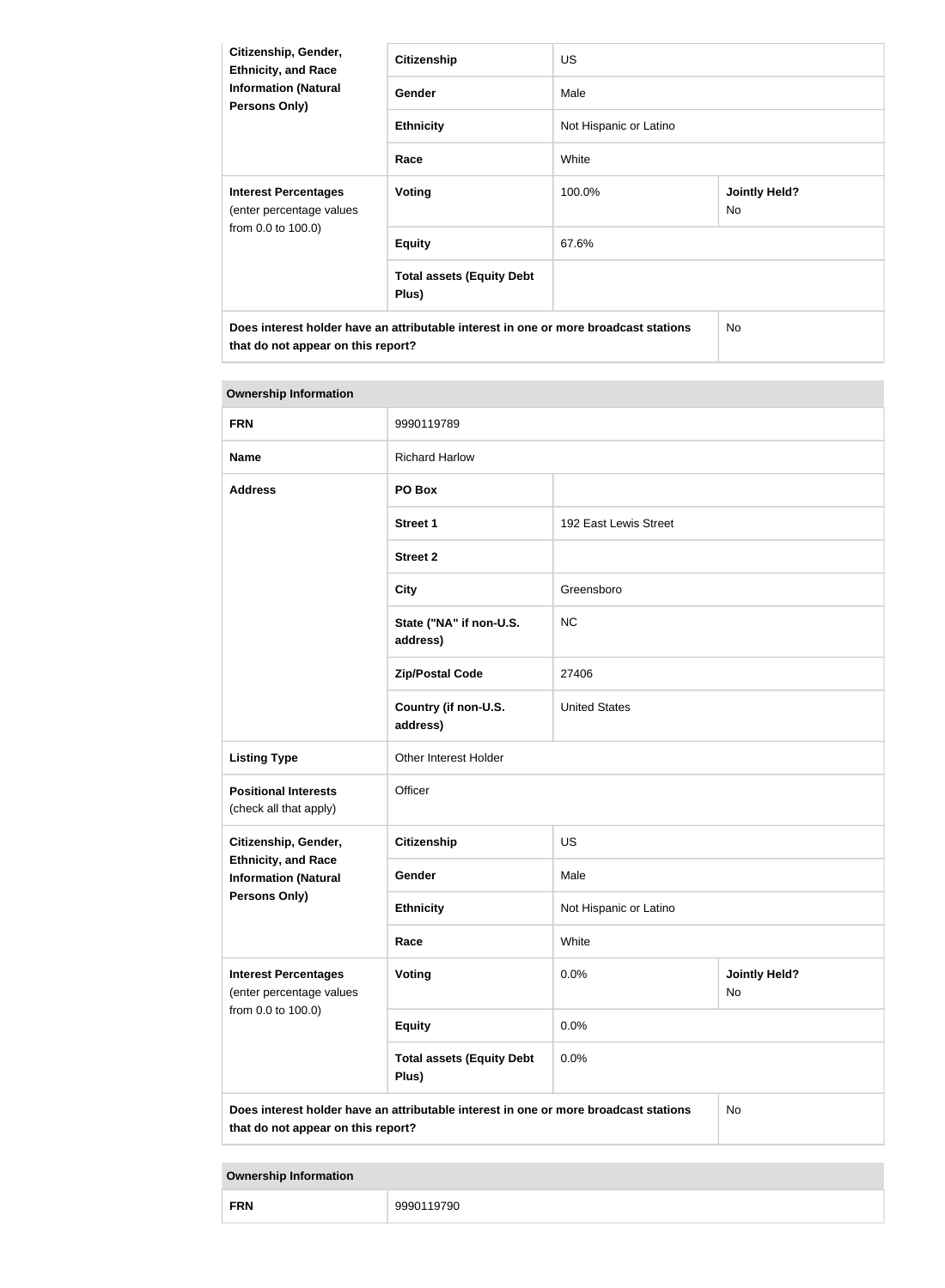| <b>Name</b>                                               | Erick Christopher Dick                                                               |                        |                            |  |
|-----------------------------------------------------------|--------------------------------------------------------------------------------------|------------------------|----------------------------|--|
| <b>Address</b>                                            | PO Box                                                                               |                        |                            |  |
|                                                           | <b>Street 1</b>                                                                      | 192 East Lewis Street  |                            |  |
|                                                           | <b>Street 2</b>                                                                      |                        |                            |  |
|                                                           | <b>City</b>                                                                          | Greensboro             |                            |  |
|                                                           | State ("NA" if non-U.S.<br>address)                                                  | <b>NC</b>              |                            |  |
|                                                           | <b>Zip/Postal Code</b>                                                               | 27406                  |                            |  |
|                                                           | Country (if non-U.S.<br>address)                                                     | <b>United States</b>   |                            |  |
| <b>Listing Type</b>                                       | Other Interest Holder                                                                |                        |                            |  |
| <b>Positional Interests</b><br>(check all that apply)     | Owner, Stockholder                                                                   |                        |                            |  |
| Citizenship, Gender,<br><b>Citizenship</b>                |                                                                                      | <b>US</b>              |                            |  |
| <b>Ethnicity, and Race</b><br><b>Information (Natural</b> | Gender                                                                               | Male                   |                            |  |
| <b>Persons Only)</b>                                      | <b>Ethnicity</b>                                                                     | Not Hispanic or Latino |                            |  |
|                                                           | Race                                                                                 | White                  |                            |  |
| <b>Interest Percentages</b><br>(enter percentage values   | <b>Voting</b>                                                                        | 0.0%                   | <b>Jointly Held?</b><br>No |  |
| from 0.0 to 100.0)                                        | <b>Equity</b>                                                                        | 10.8%                  |                            |  |
|                                                           | <b>Total assets (Equity Debt</b><br>Plus)                                            |                        |                            |  |
| that do not appear on this report?                        | Does interest holder have an attributable interest in one or more broadcast stations |                        | No                         |  |

| <b>FRN</b>                                            | 9990119791                          |                       |
|-------------------------------------------------------|-------------------------------------|-----------------------|
| <b>Name</b>                                           | Jennifer Parker-Harden              |                       |
| <b>Address</b>                                        | PO Box                              |                       |
|                                                       | <b>Street 1</b>                     | 192 East Lewis Street |
|                                                       | <b>Street 2</b>                     |                       |
|                                                       | <b>City</b>                         | Greensboro            |
|                                                       | State ("NA" if non-U.S.<br>address) | <b>ND</b>             |
|                                                       | <b>Zip/Postal Code</b>              | 27406                 |
|                                                       | Country (if non-U.S.<br>address)    | <b>United States</b>  |
| <b>Listing Type</b>                                   | Other Interest Holder               |                       |
| <b>Positional Interests</b><br>(check all that apply) | Officer                             |                       |
| Citizenship, Gender,                                  | <b>Citizenship</b>                  | <b>US</b>             |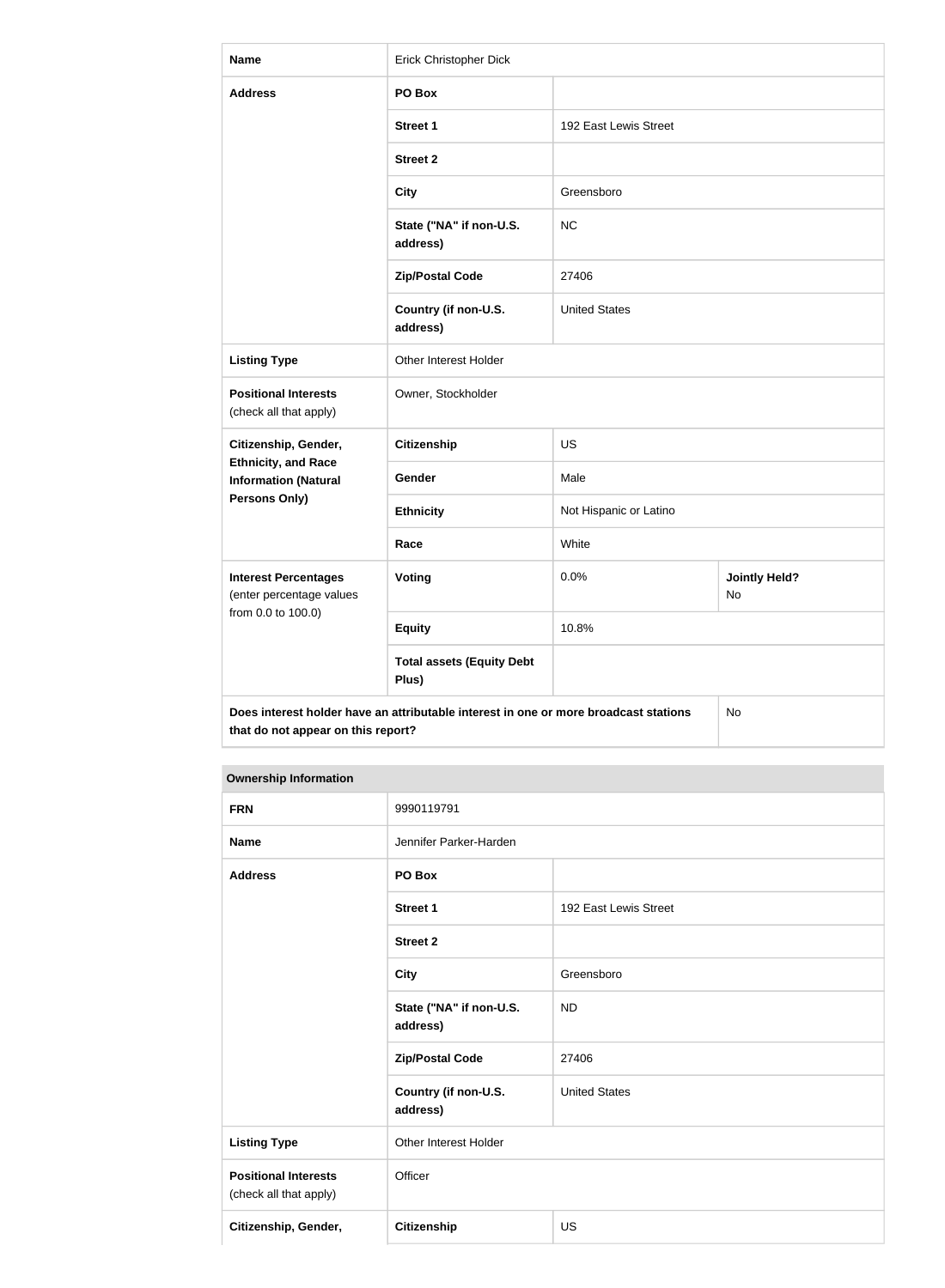| <b>Ethnicity, and Race</b><br><b>Information (Natural</b>                                                                  | Gender                                    | Female                           |                             |
|----------------------------------------------------------------------------------------------------------------------------|-------------------------------------------|----------------------------------|-----------------------------|
| <b>Persons Only)</b>                                                                                                       | <b>Ethnicity</b>                          | Not Hispanic or Latino           |                             |
|                                                                                                                            | Race                                      | <b>Black or African American</b> |                             |
| <b>Interest Percentages</b><br>(enter percentage values                                                                    | Voting                                    | $0.0\%$                          | <b>Jointly Held?</b><br>No. |
| from 0.0 to 100.0)                                                                                                         | <b>Equity</b>                             | $0.0\%$                          |                             |
|                                                                                                                            | <b>Total assets (Equity Debt</b><br>Plus) |                                  |                             |
| Does interest holder have an attributable interest in one or more broadcast stations<br>that do not appear on this report? |                                           |                                  | No.                         |

## **Ownership Information FRN** 9990119792 **Name** Anne Charlotte Dick **Address PO Box Street 1** 192 East Lewis Street **Street 2 City** Greensboro **State ("NA" if non-U.S. address)** NC **Zip/Postal Code** 27406 **Country (if non-U.S. address)** United States **Listing Type Other Interest Holder Positional Interests** (check all that apply) Officer, Director **Citizenship, Gender, Ethnicity, and Race Information (Natural Persons Only) Citizenship** US **Gender** Female **Ethnicity** Not Hispanic or Latino **Race** White **Interest Percentages** (enter percentage values from 0.0 to 100.0) **Voting Voting Jointly Held?** No **Equity** 0.0% **Total assets (Equity Debt Plus) Does interest holder have an attributable interest in one or more broadcast stations that do not appear on this report?** No

| <b>FRN</b>  | 9990144493           |
|-------------|----------------------|
| <b>Name</b> | James Alexander Dick |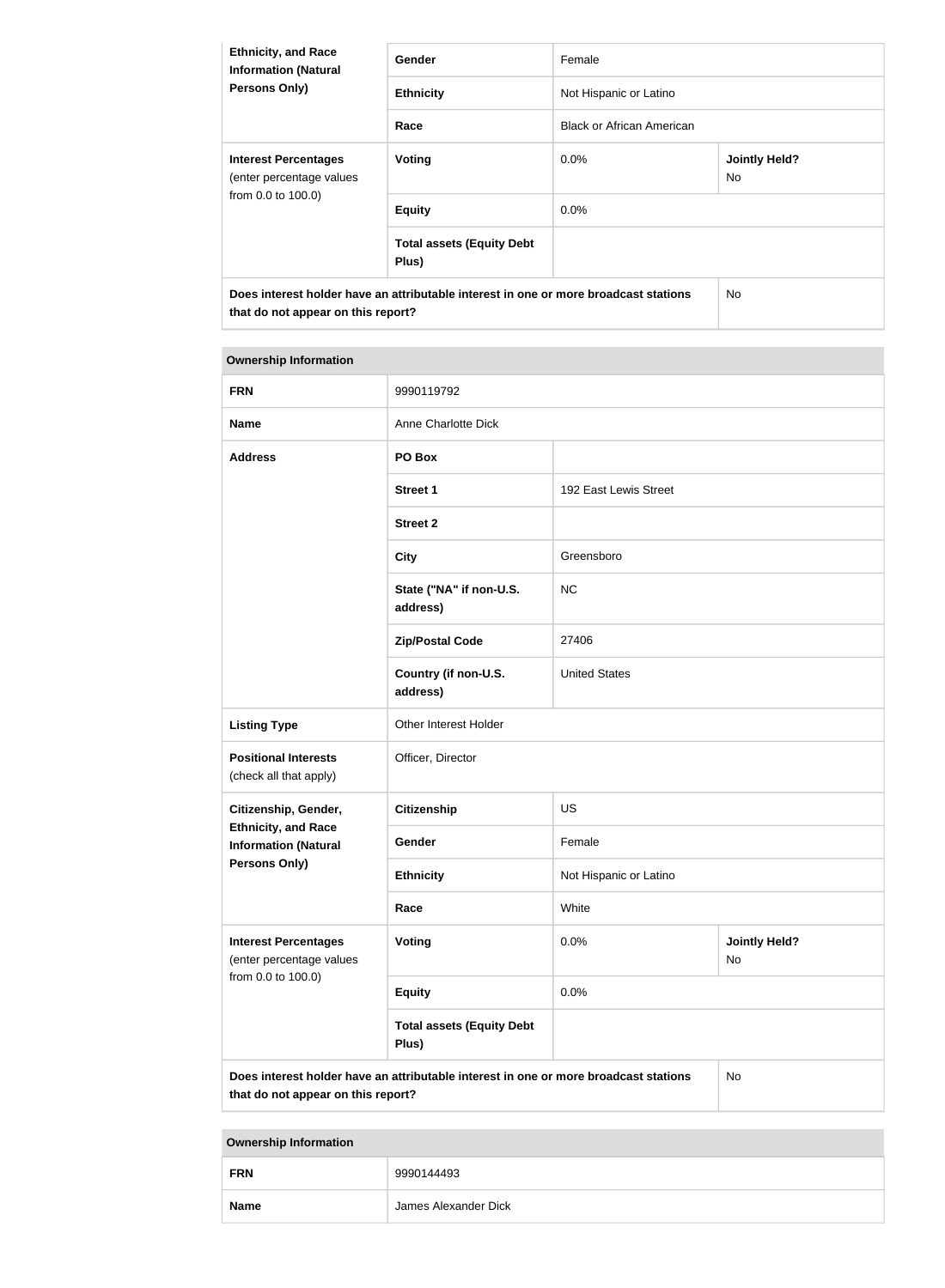| <b>Address</b>                                                      | PO Box                                                                               |                      |                            |  |  |
|---------------------------------------------------------------------|--------------------------------------------------------------------------------------|----------------------|----------------------------|--|--|
|                                                                     | <b>Street 1</b><br>192 East Lewis Street,                                            |                      |                            |  |  |
|                                                                     | <b>Street 2</b>                                                                      |                      |                            |  |  |
|                                                                     | <b>City</b>                                                                          | Greensboro           |                            |  |  |
|                                                                     | State ("NA" if non-U.S.<br>address)                                                  | <b>NC</b>            |                            |  |  |
|                                                                     | <b>Zip/Postal Code</b>                                                               | 27406                |                            |  |  |
|                                                                     | Country (if non-U.S.<br>address)                                                     | <b>United States</b> |                            |  |  |
| <b>Listing Type</b>                                                 | Other Interest Holder                                                                |                      |                            |  |  |
| <b>Positional Interests</b><br>(check all that apply)               | Owner, Stockholder                                                                   |                      |                            |  |  |
| Citizenship, Gender,                                                | <b>Citizenship</b>                                                                   | <b>US</b>            |                            |  |  |
| <b>Ethnicity, and Race</b><br>Gender<br><b>Information (Natural</b> |                                                                                      | Male                 |                            |  |  |
| Persons Only)                                                       | <b>Ethnicity</b>                                                                     |                      | Not Hispanic or Latino     |  |  |
|                                                                     | Race                                                                                 | White                |                            |  |  |
| <b>Interest Percentages</b><br>(enter percentage values             | <b>Voting</b>                                                                        | 0.0%                 | <b>Jointly Held?</b><br>No |  |  |
| from 0.0 to 100.0)                                                  | <b>Equity</b>                                                                        | 10.8%                |                            |  |  |
|                                                                     | <b>Total assets (Equity Debt</b><br>Plus)                                            |                      |                            |  |  |
| that do not appear on this report?                                  | Does interest holder have an attributable interest in one or more broadcast stations |                      | No                         |  |  |

| <b>FRN</b>                                                | 9990144494                          |                        |
|-----------------------------------------------------------|-------------------------------------|------------------------|
| <b>Name</b>                                               | Karl Taylor Dick                    |                        |
| <b>Address</b>                                            | PO Box                              |                        |
|                                                           | <b>Street 1</b>                     | 192 East Lewis Street, |
|                                                           | <b>Street 2</b>                     |                        |
|                                                           | <b>City</b>                         | Greensboro             |
|                                                           | State ("NA" if non-U.S.<br>address) | NC                     |
|                                                           | <b>Zip/Postal Code</b>              | 27406                  |
|                                                           | Country (if non-U.S.<br>address)    | <b>United States</b>   |
| <b>Listing Type</b>                                       | Other Interest Holder               |                        |
| <b>Positional Interests</b><br>(check all that apply)     | Owner, Stockholder                  |                        |
| Citizenship, Gender,                                      | Citizenship                         | <b>US</b>              |
| <b>Ethnicity, and Race</b><br><b>Information (Natural</b> | Gender                              | Male                   |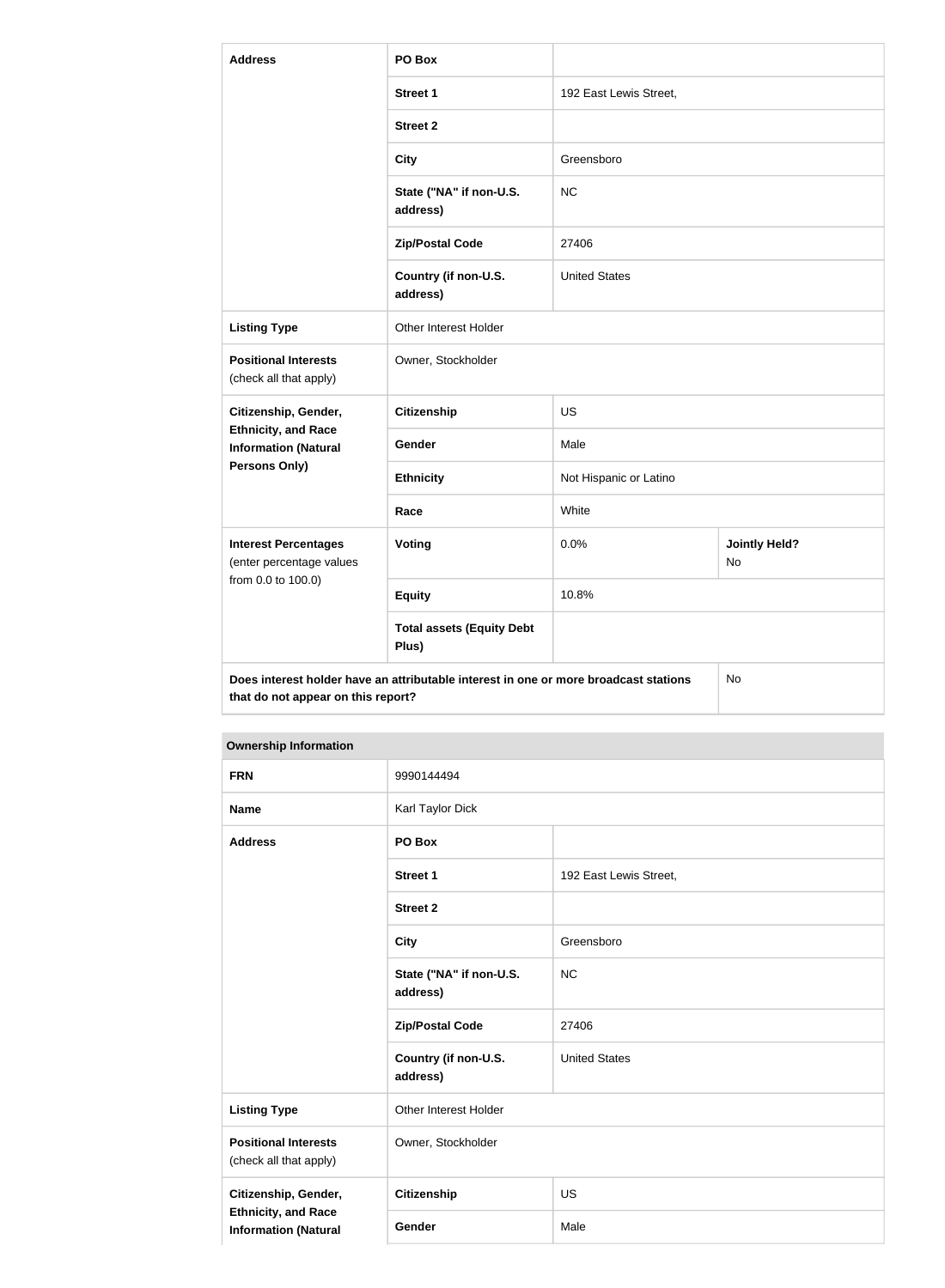| Persons Only)                                                                                                                                                                                                                                                                                                                                                                                                                                                                                                                                                                                                                                                                                                                | <b>Ethnicity</b>                                                                                                                                                                                                                                                                                                                                                                                                                                                                                                                                                                                                                                                                                    | Not Hispanic or Latino |                                   |
|------------------------------------------------------------------------------------------------------------------------------------------------------------------------------------------------------------------------------------------------------------------------------------------------------------------------------------------------------------------------------------------------------------------------------------------------------------------------------------------------------------------------------------------------------------------------------------------------------------------------------------------------------------------------------------------------------------------------------|-----------------------------------------------------------------------------------------------------------------------------------------------------------------------------------------------------------------------------------------------------------------------------------------------------------------------------------------------------------------------------------------------------------------------------------------------------------------------------------------------------------------------------------------------------------------------------------------------------------------------------------------------------------------------------------------------------|------------------------|-----------------------------------|
|                                                                                                                                                                                                                                                                                                                                                                                                                                                                                                                                                                                                                                                                                                                              | Race                                                                                                                                                                                                                                                                                                                                                                                                                                                                                                                                                                                                                                                                                                | White                  |                                   |
| <b>Interest Percentages</b><br>(enter percentage values                                                                                                                                                                                                                                                                                                                                                                                                                                                                                                                                                                                                                                                                      | <b>Voting</b>                                                                                                                                                                                                                                                                                                                                                                                                                                                                                                                                                                                                                                                                                       | 0.0%                   | <b>Jointly Held?</b><br><b>No</b> |
| from 0.0 to 100.0)                                                                                                                                                                                                                                                                                                                                                                                                                                                                                                                                                                                                                                                                                                           | <b>Equity</b>                                                                                                                                                                                                                                                                                                                                                                                                                                                                                                                                                                                                                                                                                       | 10.8%                  |                                   |
|                                                                                                                                                                                                                                                                                                                                                                                                                                                                                                                                                                                                                                                                                                                              | <b>Total assets (Equity Debt</b><br>Plus)                                                                                                                                                                                                                                                                                                                                                                                                                                                                                                                                                                                                                                                           |                        |                                   |
| that do not appear on this report?                                                                                                                                                                                                                                                                                                                                                                                                                                                                                                                                                                                                                                                                                           | Does interest holder have an attributable interest in one or more broadcast stations                                                                                                                                                                                                                                                                                                                                                                                                                                                                                                                                                                                                                |                        | No                                |
| If "No," submit as an exhibit an explanation.                                                                                                                                                                                                                                                                                                                                                                                                                                                                                                                                                                                                                                                                                | (b) Respondent certifies that any interests, including equity, financial, or voting<br>interests, not reported in this filing are non-attributable.                                                                                                                                                                                                                                                                                                                                                                                                                                                                                                                                                 |                        | Yes                               |
| filed, as defined in 47 C.F.R. Section 73.3555?<br>EITHER the subform OR the spreadsheet option below.<br>submit should use the spreadsheet option.<br>Spreadsheet format with the appropriate structure that is<br>use the spreadsheet option to complete this question<br>(including templates to start with), please Click Here.<br>If using the subform, leave the percentage of total assets<br>that interest holder has an attributable interest in the<br>Equity Debt Plus attribution standard, 47 C.F.R. Section<br>for an interest holder unless that interest holder has an<br>attributable interest in the newspaper entity solely on the<br>basis of the Commission's Equity Debt Plus attribution<br>standard. | (c) Does the Respondent or any reported interest holder<br>hold an attributable interest in any newspaper entities in<br>the same market as any station for which this report is<br>If "Yes," provide information describing the interest(s), using<br>Respondents with a large number (50 or more) of entries to<br>NOTE: Spreadsheets must be submitted in a special XML<br>specified in the documentation. For instructions on how to<br>(Equity Debt Plus) field blank for an interest holder unless<br>newspaper entity solely on the basis of the Commission's<br>73.3555, Note 2(i). If using an XML Spreadsheet, enter "NA"<br>into the percentage of total assets (Equity Debt Plus) field | <b>No</b>              |                                   |
| for each interest holder reported in response to this<br>and guidance concerning this requirement.                                                                                                                                                                                                                                                                                                                                                                                                                                                                                                                                                                                                                           | The Respondent must provide an FCC Registration Number<br>question. Please see the Instructions for detailed information                                                                                                                                                                                                                                                                                                                                                                                                                                                                                                                                                                            |                        |                                   |

**(d) Are any of the individuals listed as an attributable interest holder in the Respondent married to each other or related to each other as parentchild or as siblings?** Yes

If "Yes," provide the following information for each such the relationship.

#### **Family Relationships**

|  | <b>FRN</b> | 0707 |  | <b>Dick</b><br>Allen<br>Jr. .<br>nes. |
|--|------------|------|--|---------------------------------------|
|--|------------|------|--|---------------------------------------|